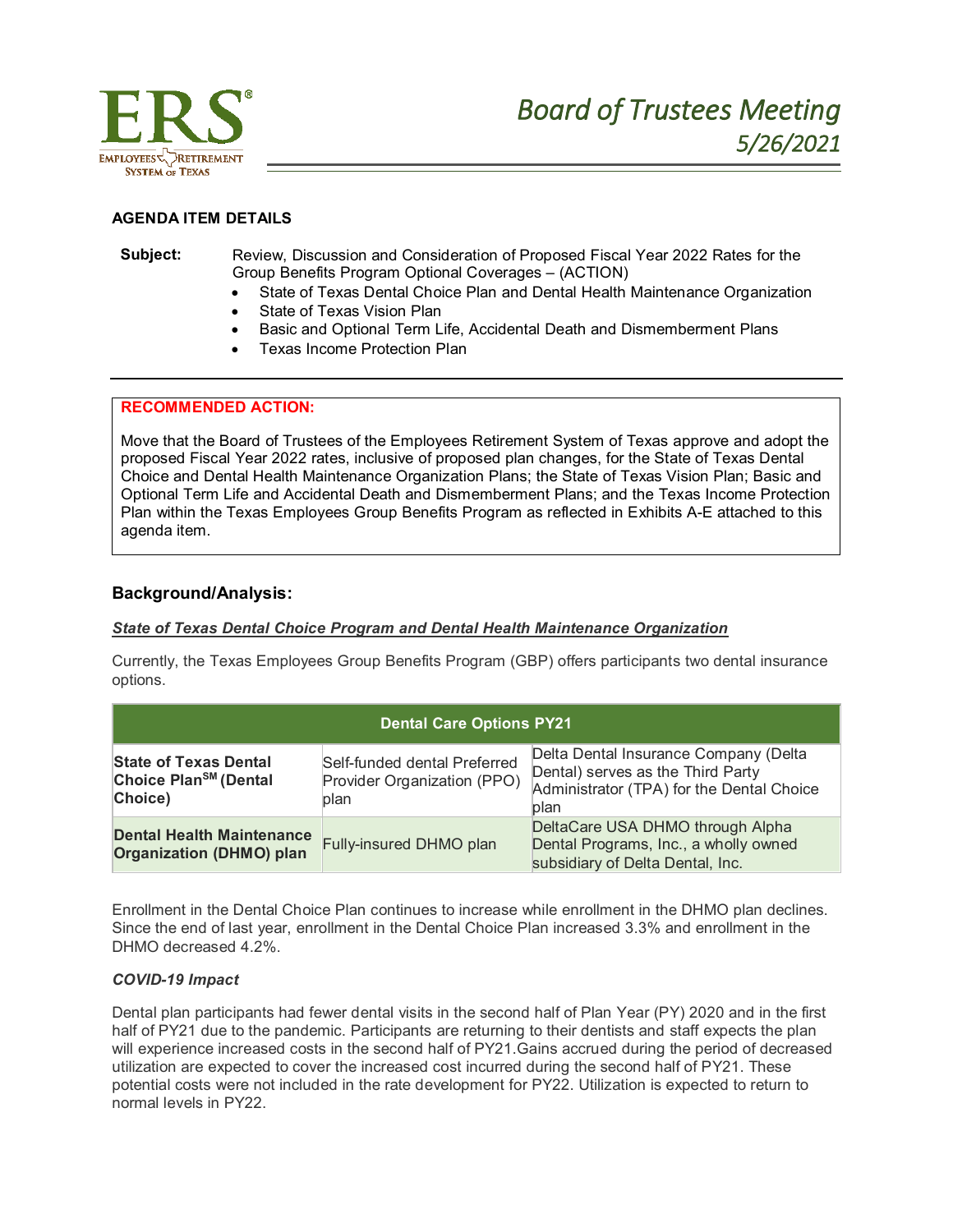## *State of Texas Dental Choice Plan*

The Dental Choice Plan is self-funded, which means the GBP assumes all risk for claims and administrative expenses in excess of member contributions. Participant contributions are expected to fund the full cost of the plan and contributions must be sufficient to support the anticipated costs for the upcoming year. To determine the Dental Choice Plan proposed member contribution rates, the Employees Retirement System of Texas Actuarial and Reporting Services (ARS) unit and Rudd and Wisdom, Inc., ERS' consulting actuary for insurance, reviewed and analyzed the information below.

- 1. Claims experience through February 28, 2021
- 2. Estimated trends in per capita benefit costs
- 3. Projected provider reimbursement
- 4. Historical enrollment patterns
- 5. Contractually guaranteed administrative fees
- 6. Proposed benefit changes

The tables below show experience projected through PY22 and current State of Texas Dental Choice enrollment.

# **State of Texas Dental ChoiceSM Projected Experience** *(Through PY22)*

|                       | <b>PY20</b>   | <b>PY21 Projected</b> | <b>PY22 Projected</b> |
|-----------------------|---------------|-----------------------|-----------------------|
| <b>Contributions</b>  | 105, 187, 691 | 108,221,841           | 113,632,933           |
| <b>Claims</b>         | 88,843,305    | 103,511,910           | 115,051,541           |
| <b>Administration</b> | 4,504,087     | 4,653,692             | 4,886,377             |
| Gain/(Loss)           | \$11,840,299  | \$56,239              | ( \$6,304,985)        |

## **State of Texas Dental ChoiceSM Member Enrollment** *(as of March 31, 2021)*

|                             | <b>Employees</b> | <b>Retirees</b> | <b>Survivors</b>         | <b>COBRA</b> | <b>Total</b> | <b>Year Over Year</b><br><b>Change</b><br>2019-2020 |
|-----------------------------|------------------|-----------------|--------------------------|--------------|--------------|-----------------------------------------------------|
| <b>Member Only</b>          | 76,614           | 34,591          | 2,727                    | 718          | 114,650      | 3.56%                                               |
| Member &<br>Spouse          | 16,081           | 20,402          | $\overline{\phantom{a}}$ | 147          | 36,630       | 3.46%                                               |
| Member &<br><b>Children</b> | 25,024           | 1,871           | 70                       | 50           | 27,015       | 2.28%                                               |
| Member &<br><b>Family</b>   | 21,095           | 2,266           | $\overline{\phantom{a}}$ | 60           | 23,421       | 3.45%                                               |
| <b>Total</b>                | 138,814          | 59,130          | 2,797                    | 975          | 201,716      | 3.35%                                               |

## *DHMO*

The Board of Trustees awarded Delta Dental the contract for the fully insured DHMO plan, DeltaCare USA DHMO, at its March 6, 2019 meeting. Delta Dental guaranteed the DHMO rates for three years. The DHMO premiums are paid in full by member contributions. Therefore, the PY22 member contribution rates are set equal to the contractual premium rates.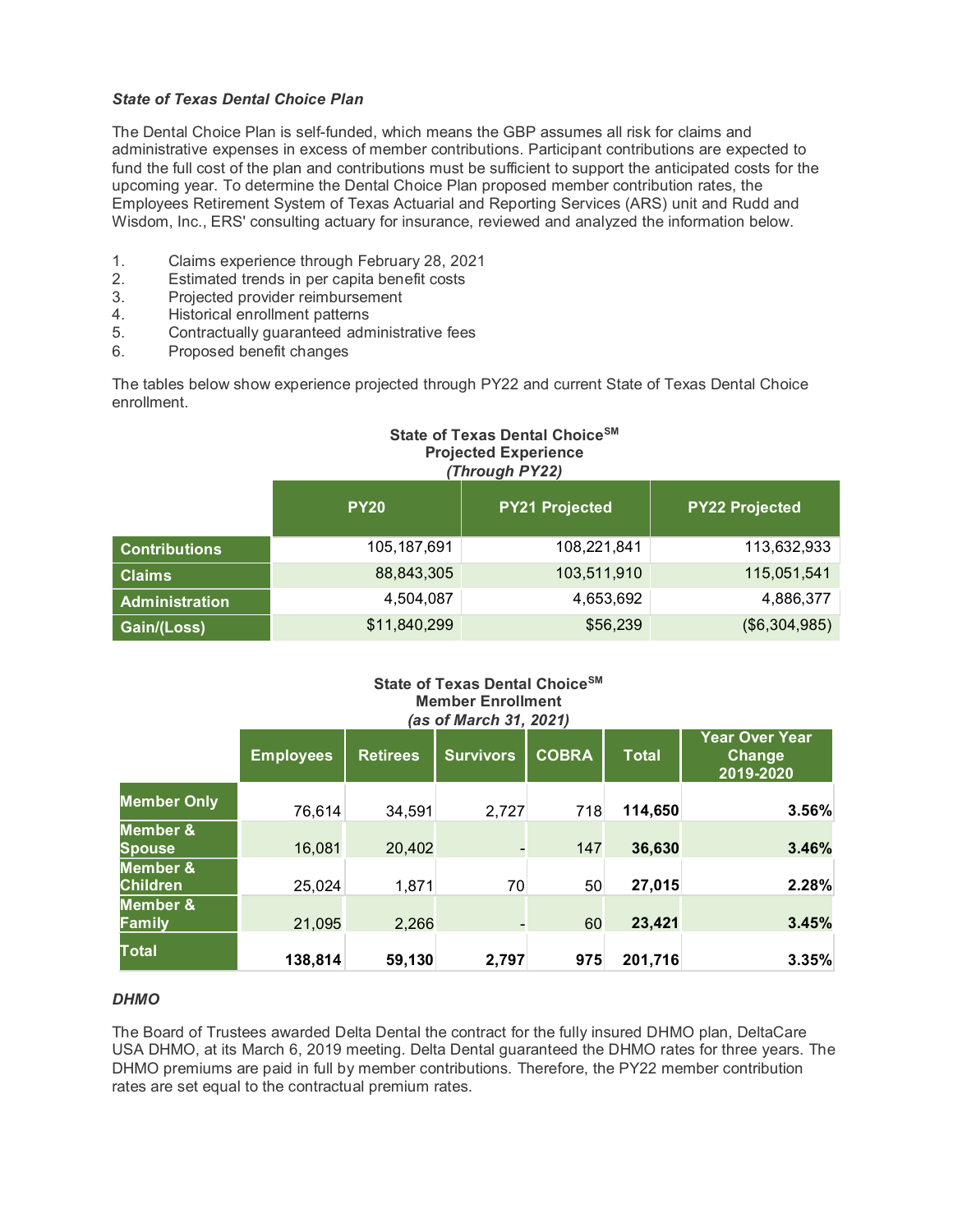Member contribution rates for the DHMO are less than in the Dental Choice Plan. The plan has a narrower network of providers and DHMO participants must obtain services through a contracted dentist. The consulting actuary's analysis for the DHMO is included in this agenda item as Exhibit B.

|                                        | <b>Member Enrollment</b><br>(as of March 31) |                 |                  |              |              |                                              |
|----------------------------------------|----------------------------------------------|-----------------|------------------|--------------|--------------|----------------------------------------------|
|                                        | <b>Employees</b>                             | <b>Retirees</b> | <b>Survivors</b> | <b>COBRA</b> | <b>Total</b> | <b>Year Over Year</b><br>Change<br>2019-2020 |
| <b>Member Only</b>                     | 27,061                                       | 11,936          | 817              | 220          | 40,034       | $-3.25%$                                     |
| <b>Member &amp;</b><br><b>Spouse</b>   | 4,463                                        | 5,837           |                  | 28           | 10,328       | $-4.62%$                                     |
| <b>Member &amp;</b><br><b>Children</b> | 6,921                                        | 733             | 21               | 20           | 7,695        | $-7.01%$                                     |
| <b>Member &amp;</b><br>Family          | 5,299                                        | 828             |                  | 14           | 6,141        | $-6.26%$                                     |
| Total                                  | 43,744                                       | 19,334          | 838              | 282          | 64,198       | $-4.23%$                                     |

# **Dental Health Maintenance Organization (DHMO) Member Enrollment**

## *Recommendation:*

Staff recommends the Board adopt the PY22 GBP self-funded Dental (PPO) Plan rates attached as Exhibit A, reflecting a 3% rate increase and adopt the PY22 GBP fully insured DHMO rates attached as Exhibit B, reflecting no rate increase.

## *State of Texas Vision Plan*

The State of Texas Vision Plan remains popular in its fourth year as part of the Texas Employees Group Benefits Program (GBP). The plan is self-funded, which means the GBP, not an insurance company, assumes all the risk and pays all claims and administrative expenses in excess of contributions. It is essential that employee contributions are sufficient to support the anticipated costs for the upcoming year.

## *COVID-19 Impact*

Participants had fewer visits to vision providers in the second half of Plan Year (PY) 2020 due to the pandemic. Utilization returned to normal in PY21, and staff expects normal utilization to continue in PY22.

## *Plan Overview*

Approximately 38% of eligible GBP employees, retirees and their dependents are enrolled in the State of Texas Vision Plan.

| <b>State of Texas Vision Plan</b><br><b>Plan Enrollment</b><br>March 31, 2021 |  |              |  |
|-------------------------------------------------------------------------------|--|--------------|--|
|                                                                               |  | <b>Count</b> |  |
| <b>Employees</b>                                                              |  | 128,659      |  |
| <b>Dependents</b>                                                             |  | 105,055      |  |
| <b>Retirees</b>                                                               |  | 25,930       |  |
| <b>Dependents</b>                                                             |  | 12,986       |  |
| <b>Total</b>                                                                  |  | 272,630      |  |

The GBP began offering self-funded vision benefits to its members, retirees, and eligible dependents on September 1, 2016. The ERS Board of Trustees approved Superior Vision Services, Inc. (Superior) as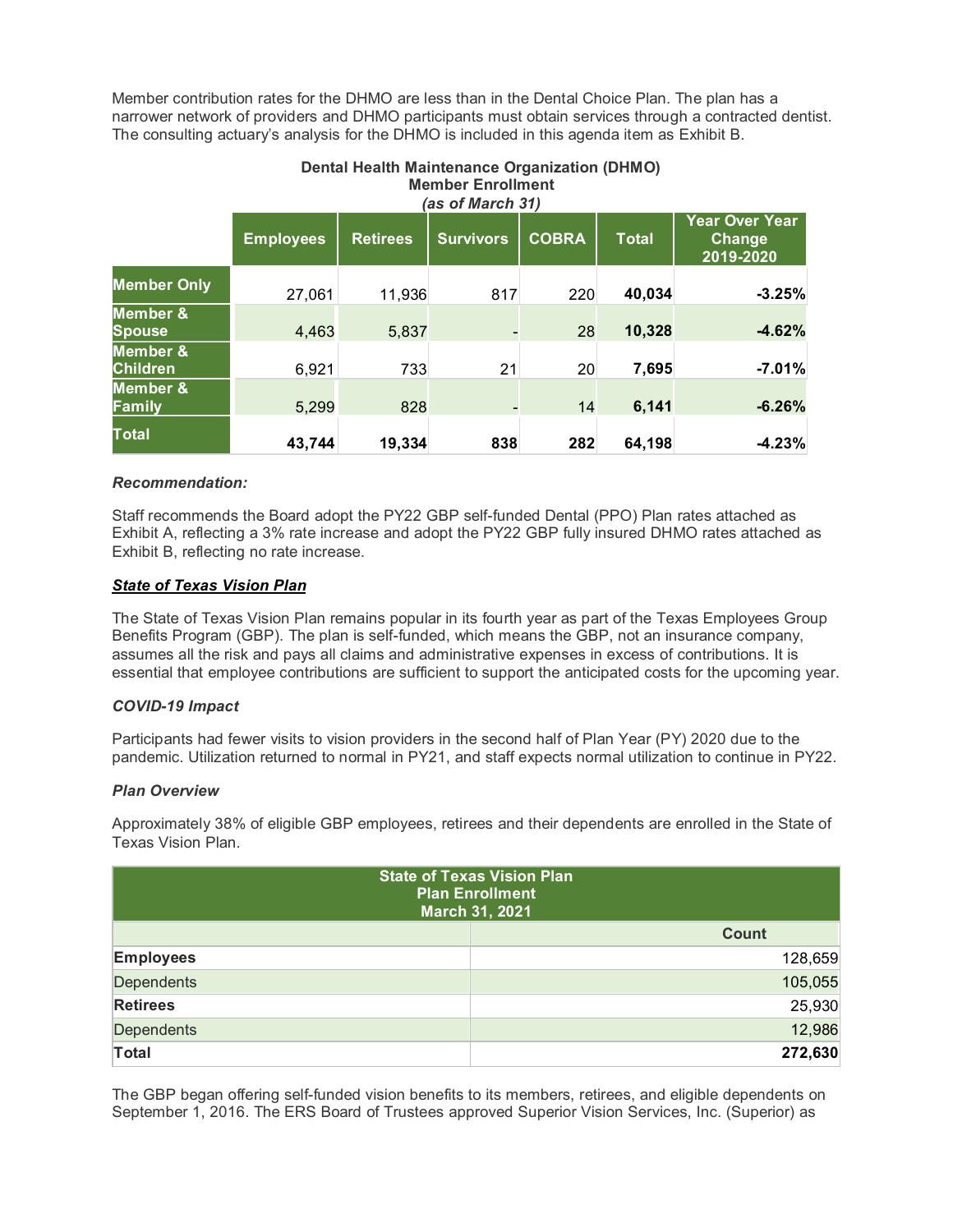the third-party administrator for vision services in May 2016. The current contract was extended through August 31, 2022. Administration rates for Superior are guaranteed for the entire term of the contract.

The State of Texas Vision covers an eye exam, contact lens fitting and other eyewear options. The plan includes an allowance for eyeglass frames or contact lenses, as well as discounts for LASIK. Access to more than 90,000 providers in the Superior Vision network are available nationwide and in all 50 states, including the top 50 optical retail chains.

| <b>Annual Benefit</b>                      | <b>In-Network Co-pay</b>     |
|--------------------------------------------|------------------------------|
| Routine Eye Exam, Including Dilation       | You pay \$15                 |
| Contact lens fitting, standard/specialty   | You pay \$25/\$35            |
| Single vision lens                         | You pay \$10                 |
| <b>Bifocal lens</b>                        | You pay \$15                 |
| Trifocal lens                              | You pay \$20                 |
| Progressives                               | You pay \$70                 |
| <b>Frames</b>                              | Up to \$200 retail allowance |
| Contact lenses (in lieu of frames/glasses) | Up to \$200 allowance        |

Highlights of annual in-network benefit levels are shown in the table below.

#### *Rates*

To determine the proposed participant contributions for the coming year, the ERS Actuarial and Reporting Services (ARS) staff and Rudd and Wisdom, Inc., the consulting actuary for insurance, reviewed and analyzed the following:

- 1. claims experience through February 28, 2021;
- 2. estimated trends in benefit costs;
- 3. projected provider reimbursement rates and
- 4. contractually guaranteed administrative fees.

Neither ERS nor covered participants receive appropriated funds from the State of Texas for any costs associated with the vision benefit. Funded solely by plan participant contributions, contribution rates are adopted annually by the ERS Board.

Contributions continue to exceed expenses, which is expected to continue in PY22 at the current rates. Therefore, ERS staff and consulting actuaries recommend a rate reduction to PY22 contribution rates.

| <b>State of Texas Vision Plan</b><br><b>Projected Experience</b><br><b>Through PY22</b> |             |             |             |  |  |  |  |
|-----------------------------------------------------------------------------------------|-------------|-------------|-------------|--|--|--|--|
| <b>PY21 Projected</b><br><b>PY22 Projected</b><br><b>PY20</b>                           |             |             |             |  |  |  |  |
| <b>Contributions</b>                                                                    | 13,576,114  | 14,789,692  | 17,008,146  |  |  |  |  |
| <b>Claims</b>                                                                           | 10,221,853  | 12,761,428  | 14,675,642  |  |  |  |  |
| <b>Admin</b>                                                                            | 918,537     | 998,235     | 1,147,970   |  |  |  |  |
| Gain/(Loss)                                                                             | \$2,435,724 | \$1,030,029 | \$1,184,534 |  |  |  |  |

*Staff Recommendation:*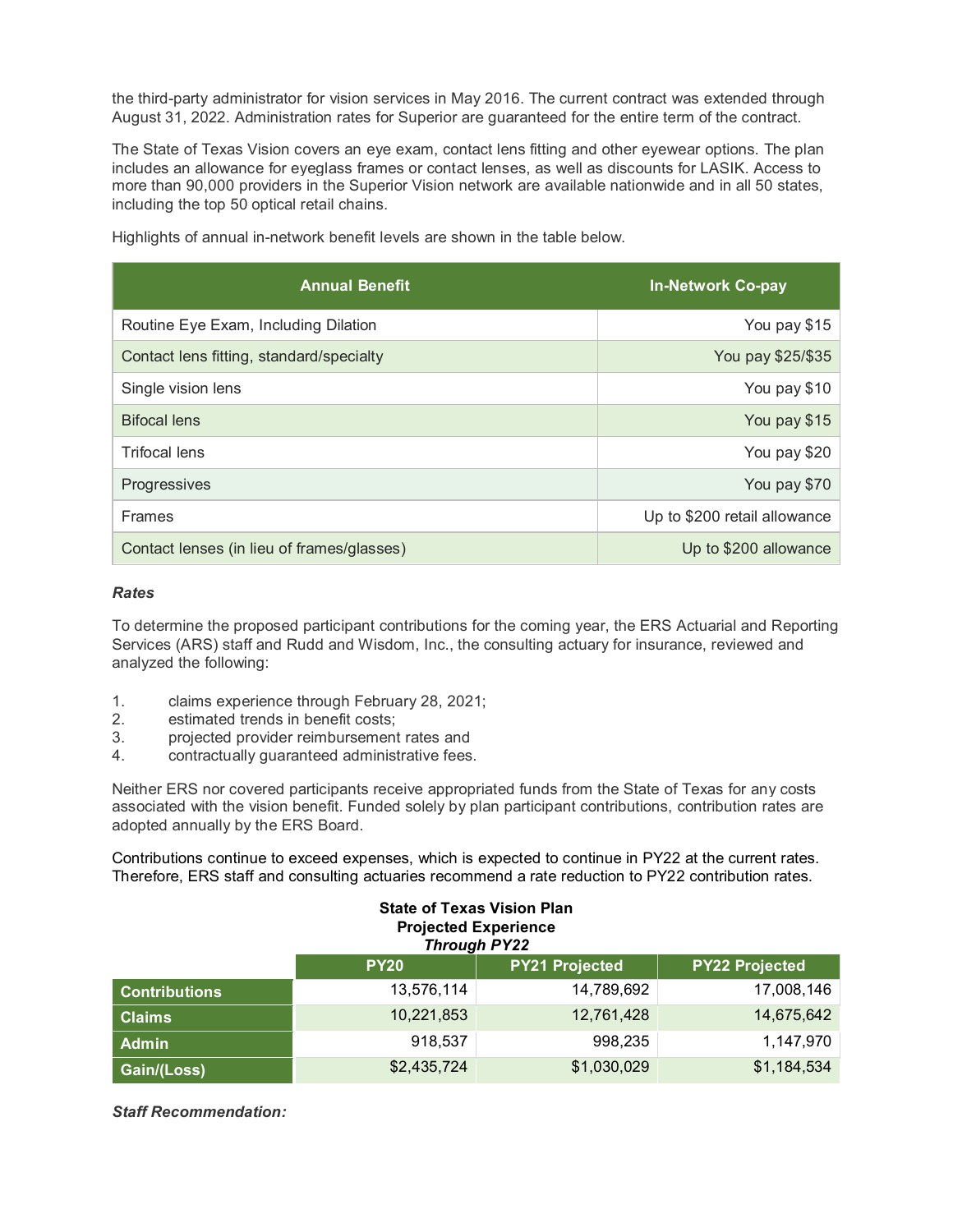Staff recommends approval of the FY22 State of Texas Vision Plan Proposed Rates, effective September 1, 2021, reflecting a 10% rate reduction as shown in Exhibit C to this agenda item.

## *Basic and Optional Term Life, Accidental Death and Dismemberment Plans*

## *Basic and Optional Life Contribution Rates*

The Employees Retirement System of Texas (ERS) Actuarial and Reporting Services (ARS) unit works in cooperation with Rudd and Wisdom, Inc., the consulting actuary for insurance, to develop recommended member contribution rates for the Life and Accidental Death and Dismemberment (AD&D) plans. Member contribution rates developed for the Life plan are based on:

- 1. reasonable expectations of future claims determined through a review of the plan experience over the last five years;
- 2. anticipated claim payment patterns; and
- 3. expected investment income earned on funds held by GBP trust and the maximum claims rates and administrative fees included in the contract with Minnesota Life Insurance Company (Minnesota Life).

Based on this analysis, staff and the consulting actuary provided their recommended rates for this program in Exhibit A.

## *COVID-19 Impact*

The pandemic has resulted in a significant increase in claims. Comparing the period March 1, 2019 – February 29, 2020 to the period of March 1, 2020 – February 28, 2021 shows an increase of 12.2% in the number of claims and 28.5% in the paid amount. Plan reserves were sufficient to cover the increase and the increased claim level is not expected to carry forward into Plan Year (PY) 2022.

## *Background*

ERS offers Basic Life and Accidental Death and Dismemberment, Optional Term Life, and Voluntary Accidental Death and Dismemberment (AD&D) insurance coverage under the Texas Employees Group Benefits Program (GBP). The benefits provided under the optional life, voluntary AD&D, and dependent life plans are funded solely by the contributions from individuals who choose to enroll in the plans based on contribution rates adopted annually by the ERS Board of Trustees.

The contributions to fund employee and retiree basic term life and AD&D benefits are also adopted by the ERS Board of Trustees, but paid for by the State of Texas through the State's biennial appropriation for the GBP.

Minnesota Life underwrites and administers the life insurance and AD&D coverage. Their contract continues through December 31, 2021. ERS has issued a request for proposal for this program. Results of the solicitation, along with a staff recommendation, will be presented at the May 2021 Board meeting.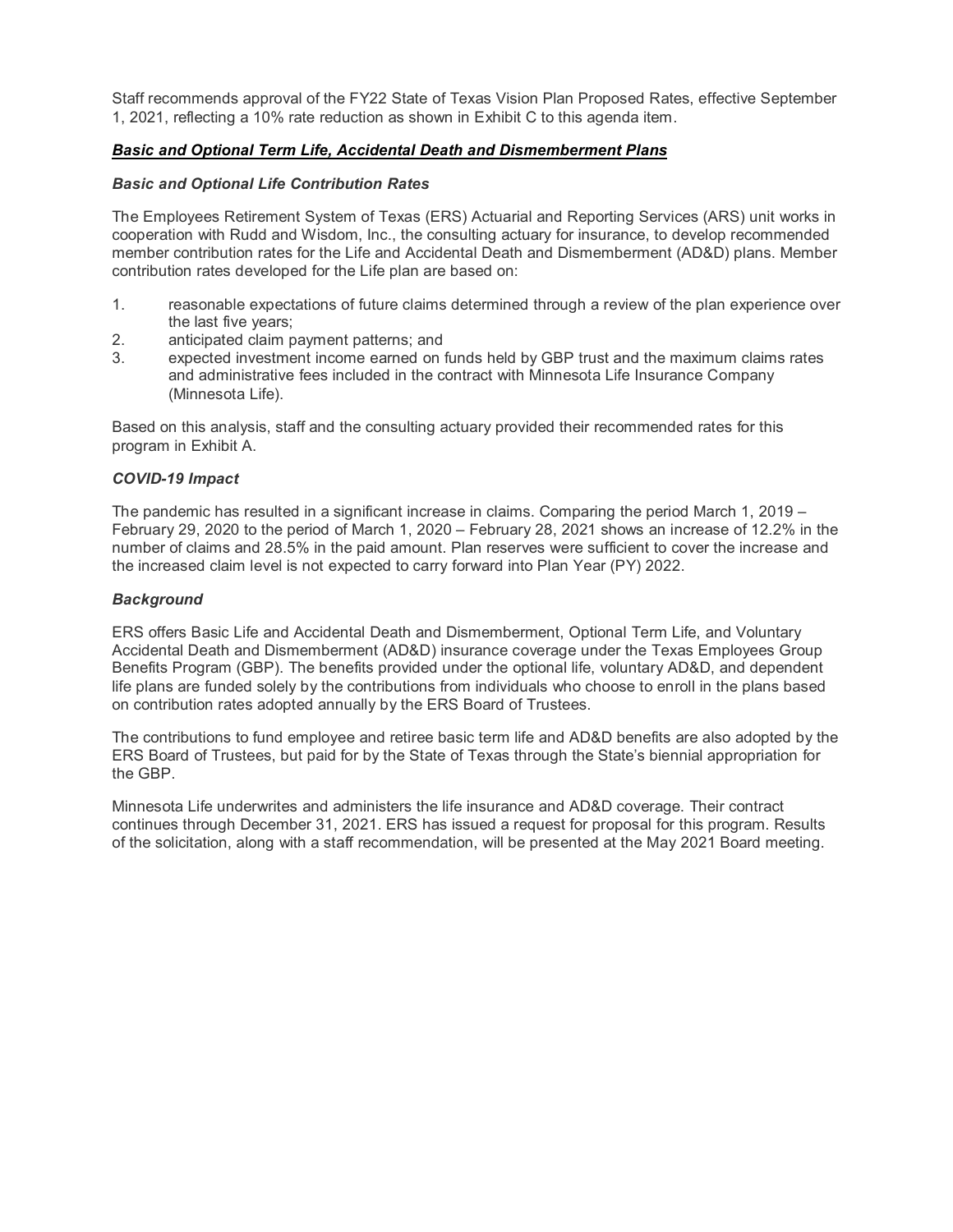# *Coverage Options*

| <b>Basic Group Term Life Insurance with AD&amp;D coverage</b> |                                                                                                                                                                              |  |  |  |
|---------------------------------------------------------------|------------------------------------------------------------------------------------------------------------------------------------------------------------------------------|--|--|--|
| Actives:                                                      | Each participating employee who elects GBP health coverage is automatically enrolled in<br>\$5,000 Basic Group Term Life Insurance and \$5,000 Basic AD&D coverage.          |  |  |  |
| <b>Retirees:</b>                                              | Each participating retired employee in the GBP is automatically enrolled in \$2,500 Basic<br>Group Term Life Insurance. AD&D coverage is not available to retired employees. |  |  |  |

# *Optional Group Term Life Insurance with Basic AD&D coverage*

| <b>Actives:</b>  | The Optional Group Term Life Insurance and AD&D coverage amounts are based on<br>the employee's salary. Upon hire, an employee may apply for Optional Term Life<br>Insurance in an amount equal to one or two times annual salary without Evidence of<br>Insurability (EOI). An election of Optional Term Life Insurance at three or four times<br>annual salary requires EOI. The combined amount of Optional Group Term Life<br>Insurance may not exceed \$400,000 with a corresponding amount of AD&D<br>coverage. |                                                                                                                                        |                |  |  |  |
|------------------|-----------------------------------------------------------------------------------------------------------------------------------------------------------------------------------------------------------------------------------------------------------------------------------------------------------------------------------------------------------------------------------------------------------------------------------------------------------------------------------------------------------------------|----------------------------------------------------------------------------------------------------------------------------------------|----------------|--|--|--|
|                  | Optional Group Term Life Insurance is available to retirees. However, specific<br>rules governing the maximum amount available is dependent on retiree age at the<br>date of retirement. Beginning at age 70 (and in five year increments based on<br>age) the amount of retiree coverage decreases. The plan also offers a \$10,000                                                                                                                                                                                  |                                                                                                                                        |                |  |  |  |
|                  |                                                                                                                                                                                                                                                                                                                                                                                                                                                                                                                       | fixed level of coverage that retirees may choose to purchase if they were not<br>enrolled in optional term life at time of retirement. |                |  |  |  |
| <b>Retirees:</b> |                                                                                                                                                                                                                                                                                                                                                                                                                                                                                                                       |                                                                                                                                        | <b>Benefit</b> |  |  |  |
|                  |                                                                                                                                                                                                                                                                                                                                                                                                                                                                                                                       | Age                                                                                                                                    | Coverage       |  |  |  |
|                  |                                                                                                                                                                                                                                                                                                                                                                                                                                                                                                                       | 70-74                                                                                                                                  | 65%            |  |  |  |
|                  |                                                                                                                                                                                                                                                                                                                                                                                                                                                                                                                       | 75-79                                                                                                                                  | 40%            |  |  |  |
|                  |                                                                                                                                                                                                                                                                                                                                                                                                                                                                                                                       | 80-84                                                                                                                                  | <b>25%</b>     |  |  |  |
|                  |                                                                                                                                                                                                                                                                                                                                                                                                                                                                                                                       | 85-89                                                                                                                                  | 15%            |  |  |  |
|                  |                                                                                                                                                                                                                                                                                                                                                                                                                                                                                                                       | 90 and over                                                                                                                            | 10%            |  |  |  |

| Each participating employee may purchase \$5,000 of Dependent Group Term Life Insurance<br><b>Actives:</b><br>and \$5,000 of AD&D for each listed eligible dependent.                                                                                                     | Dependent Term Life Insurance coverage with AD&D coverage |  |  |  |  |
|---------------------------------------------------------------------------------------------------------------------------------------------------------------------------------------------------------------------------------------------------------------------------|-----------------------------------------------------------|--|--|--|--|
|                                                                                                                                                                                                                                                                           |                                                           |  |  |  |  |
| Each participating retired employee may retain \$2,500 of Dependent Group Term Life<br>Insurance if coverage was in place as an active employee at the time of retirement. The AD&D<br><b>Retirees:</b><br>coverage is not available for dependents of retired employees. |                                                           |  |  |  |  |

# *Voluntary AD&D coverage*

|                 | Voluntary AD&D coverage is a separate insurance program. Voluntary AD&D, sometimes           |
|-----------------|----------------------------------------------------------------------------------------------|
|                 | referred to as Voluntary Accident Insurance (VAI), is offered to employees for an additional |
| <b>Actives:</b> | premium unrelated to the Group Term life premium. An employee is not required to carry       |
|                 | Optional Group Term Life Insurance coverage in order to carry Voluntary AD&D coverage        |
|                 | and EOI is not required for Voluntary AD&D. The maximum amount of Voluntary AD&D             |
|                 | coverage is \$200,000, but available in lesser incremental amounts.                          |
|                 | <b>Retirees:</b> Not available to retirees.                                                  |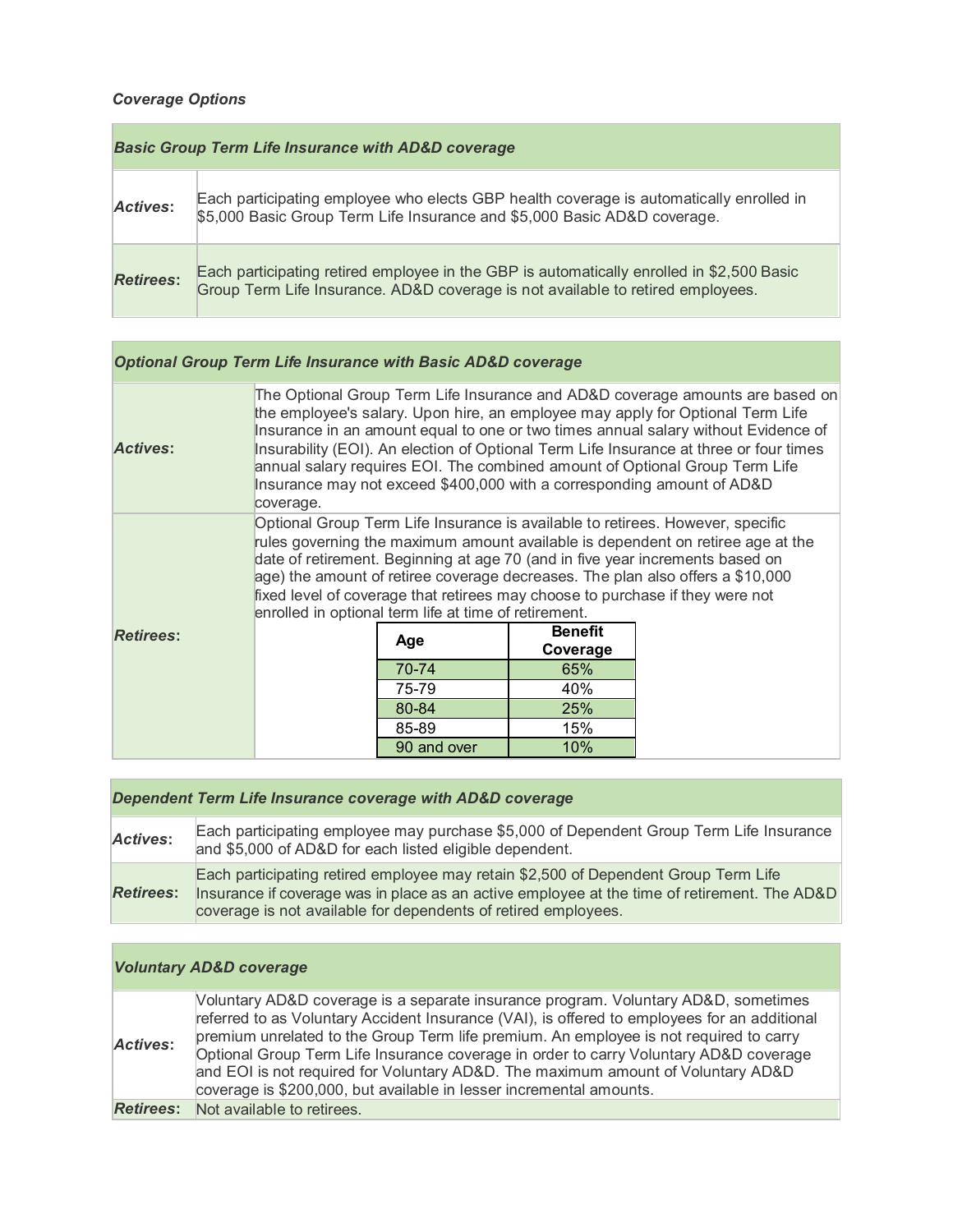# *Enrollment*

# **GBP Life and AD&D Coverage**

*(as of March 31, 2021)*

| <b>Plan</b>                          | <b>Funding</b>       | Enrolled<br><b>Members</b> | Insurance<br>Volume |
|--------------------------------------|----------------------|----------------------------|---------------------|
| <b>Basic Life</b>                    | <b>Fully Insured</b> | 335,075                    | \$1,368,850,000     |
| <b>Optional Life &amp; AD&amp;D</b>  | <b>Fully Insured</b> | 215.127                    | \$22,132,245,518    |
| <b>Voluntary AD&amp;D</b>            | <b>Fully Insured</b> | 125,931                    | \$17,627,761,500    |
| <b>Dependent Life &amp; AD&amp;D</b> | <b>Fully Insured</b> | 102,156                    | \$432,657,500       |

## *Basic and Dependent Optional Life Insurance Funding*

The life insurance plans are funded through a fully insured minimum premium arrangement with Minnesota Life. Under this funding arrangement, ERS pays the insurer the contractual administrative fees on a monthly basis. Each week, ERS reimburses the insurer in an amount equal to the actual life insurance claims paid by the insurer during the previous week. The minimum premium arrangement includes guaranteed maximum premium rates during the contract term for each coverage. In no event will payments to the insurer exceed the amount calculated based on the guaranteed maximum premium rates over the term of the contract. The administrative fees are guaranteed for the term of the contract. ERS agreed to a contract extension through December 31, 2021 with the same administrative fees and maximum premium rates.

The AD&D plan is also fully insured by Minnesota Life; ERS pays each month's premium in full. The AD&D premium is based on premium rates that are also guaranteed for the term of the contract.

| ODE LIJE AIJU ADOD COVETAJE<br><b>Experience</b><br>$PY11 - PY21$ |                                 |               |                 |            |  |  |  |
|-------------------------------------------------------------------|---------------------------------|---------------|-----------------|------------|--|--|--|
| <b>Plan</b>                                                       | Average Volume                  | Total Premium | Incurred Claims | Loss Ratio |  |  |  |
|                                                                   |                                 |               |                 |            |  |  |  |
| <b>Basic Life</b>                                                 | \$13,241,714,000                | \$81,557,566  | \$81,104,328    | 99.4%      |  |  |  |
| <b>Optional Life &amp; AD&amp;D</b>                               | \$195,439,553,000 \$656,666,508 |               | \$647,814,243   | 98.7%      |  |  |  |
| <b>Voluntary AD&amp;D</b>                                         | \$4,882,121,000                 | \$22,014,791  | \$21,850,000    | 99.3%      |  |  |  |
| <b>Dependent Life &amp; AD&amp;D</b>                              | \$213,563,388,000 \$760,238,864 |               | \$750,768,571   | 98.8%      |  |  |  |

# **GBP Life and AD&D Coverage**

# STAFF RECOMMENDATION

Staff recommends approval of the proposed PY22 member contribution rates for the Basic Life and Accidental Death and Dismemberment, Optional Term Life, and Voluntary Accidental Death and Dismemberment plans effective September 1, 2021, at the same rates as PY21 as shown in Exhibit D of this agenda item.

## *Texas Income Protection Plan*

## *Fiscal Year 2021 Member Contribution Rate Analysis*

The Employees Retirement System of Texas (ERS) Actuarial and Reporting Services (ARS) unit works in cooperation with Rudd and Wisdom, Inc., the consulting actuary for insurance, to develop recommended member contribution rates for short-term and long-term disability coverage, known as the Texas Income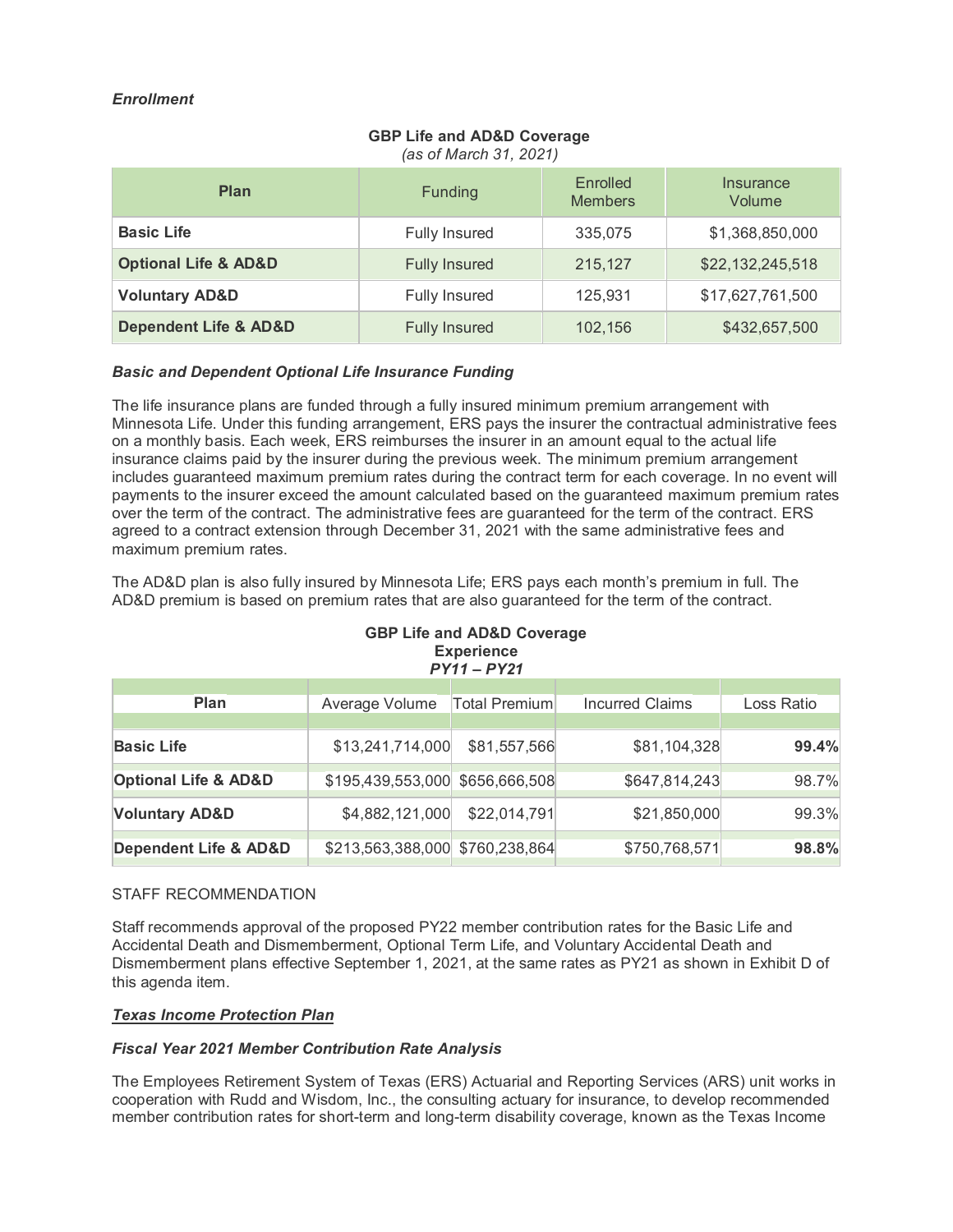Protection Plan (TIPP). Reed Group administers the plan and plan rates are based on the items listed below.

- 1. reasonable expectations of future claims
- 2. anticipated claim payment patterns
- 3. expected investment income on funds held by GBP trust
- 4. administrative fees associated with the Texas Income Protection Plan<sup>SM</sup> (TIPP) benefit administration

#### *COVID-19 Impact*

The plan has approximately \$245,000 in disability claims with a COVID-19 diagnosis through February 28, 2021, primarily in the short term disability plan. Staff expects the case rate to decline with little PY22 cost impact expected.

#### **Experience**

The tables below show the PY20 and YTD 2021 (as of March 31, 2021) short-term disability plan experience and the long-term disability plan cumulative experience for Fiscal Years 2010-2019.

| <b>Short-Term Disability Experience</b> |              |                                              |  |  |
|-----------------------------------------|--------------|----------------------------------------------|--|--|
|                                         | <b>PY20</b>  | <b>PY20 YTD</b><br>(as of March 31,<br>2021) |  |  |
| <b>Member Contributions</b>             | \$14,938,354 | \$8,758,770                                  |  |  |
| <b>Incurred Claims</b>                  | \$11,468,151 | \$6,037,916                                  |  |  |
| <b>Administrative Fees</b>              | \$3,152,953  | \$1,819,603                                  |  |  |
| <b>Total Expense</b>                    | \$14,621,104 | \$7,857,519                                  |  |  |
| <b>Contribution Gain(Loss)</b>          | \$317,250    | \$901,251                                    |  |  |

# **Long-Term Disability Experience PY11 – PY19 Cumulative**

| <b>Member Contributions*</b>    | \$273,600,577  |
|---------------------------------|----------------|
| <b>Incurred Claims**</b>        | \$271,435,110  |
| <b>Administrative Fees*</b>     | \$29,022,986   |
| <b>Total Expense</b>            | \$300,458,095  |
| <b>Contribution Gain/(Loss)</b> | (\$26,857,518) |

\*Adjusted to in force rates.

\*\*Discounted back to the middle of the plan year of the date of disability at a rate of 2.86%

In establishing PY21 contribution rates, ARS and the consulting actuary evaluated prior experience with different rating techniques for the short-term and long-term disability plans. Important distinctions between the plans are considered. For instance, under the short-term disability plan, benefits last approximately five months. As a result, when analyzing experience, it is necessary to focus on the previous year's results to project future costs. However, under the long-term disability plan, benefits can last many years. In order to provide for future benefits, claims reserves are established at the time of the initial claim. Over time, as disabled individuals stop receiving benefits for any reason, these reserves are reduced. As a result, significant gains/losses can occur year over year. In setting the long-term disability rates, ERS considers 10 years of experience to allow for these fluctuations.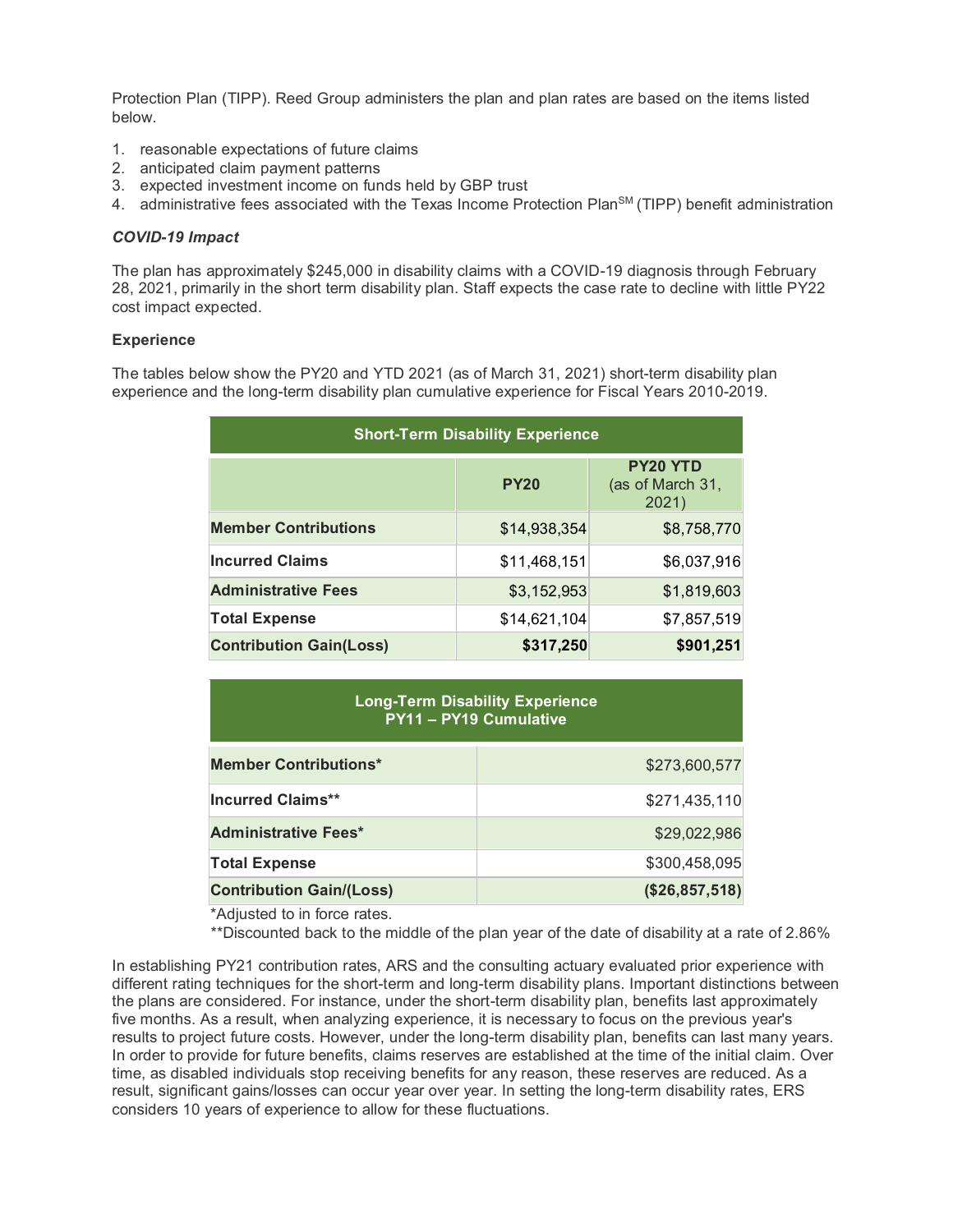As a result of the analysis, ARS and the consulting actuary propose short-term disability rates remain at PY21 levels; however, a 7.9% rate increase is recommended for the long-term disability plan as explained in Exhibit E.

## *Background*

Under the Texas Employees Group Benefits Program (GBP), ERS provides short-term and long-term disability coverage through TIPP. Disability coverage provides benefits for disabilities resulting from occupational and non-occupational illness or injury. This type of coverage is beneficial to covered employees and their families by replacing a percentage of earnings when a covered employee is unable to work due to injury or illness. The disability coverage available within TIPP is available to active employees as an optional benefit and covered employees pay the full cost of coverage. The plan is selffunded. ERS contracts with a third party administrator to review and pay claims.

| <b>Disability Coverages</b>  |                                                                                                                                                                                                                                                                                                                                                                                                                                                                                                                                      |  |  |  |
|------------------------------|--------------------------------------------------------------------------------------------------------------------------------------------------------------------------------------------------------------------------------------------------------------------------------------------------------------------------------------------------------------------------------------------------------------------------------------------------------------------------------------------------------------------------------------|--|--|--|
| <b>Short-term disability</b> | Provides the enrolled employee with a monthly benefit equal to 66% of<br>his/her covered monthly salary or \$6,600, whichever is less. The monthly<br>benefit payment will not be less than 10% of his/her monthly salary when<br>combined with all applicable resources (i.e. benefits payable under<br>Worker's Compensation Act, Disability Retirement Law). The benefit period<br>will not exceed five months.                                                                                                                   |  |  |  |
| <b>Long-term disability</b>  | Provides the enrolled employee with a monthly benefit equal to 60% of<br>his/her covered monthly salary or \$6,000, whichever is less. The monthly<br>benefit payment will not be less than 10% of his/her monthly salary when<br>combined with all applicable resources (i.e. benefits payable under<br>Worker's Compensation Act, Disability Retirement Law). The benefit period<br>will range from 12 months up until full social security retirement age,<br>depending on the enrolled employee's age at the time of disability. |  |  |  |

ERS does not receive appropriated funds from the State of Texas for any costs associated with administering the TIPP benefit or for payment of claims. Rather, plan participants pay all of the costs of the program through their voluntary contributions, if they choose to enroll. The Board adopts the member contribution rates annually. Approximately 47% of eligible GBP employees were enrolled in short-term disability coverage and 36% were enrolled in long-term disability coverage as of March 31, 2021.

Overall, member enrollment in the TIPP benefit has been relatively stable. The following table summarizes the enrollment and covered monthly payroll by type of disability coverage for the period ending March 31, 2021.

| <b>GBP Disability Plans</b><br>(as of March 31, 2021) |                |                                   |                                |  |  |
|-------------------------------------------------------|----------------|-----------------------------------|--------------------------------|--|--|
| <b>Plan Type</b>                                      | <b>Funding</b> | <b>Enrolled</b><br><b>Members</b> | <b>Covered Monthly Payroll</b> |  |  |
| Short-Term                                            | Self-funded    | 109,753                           | \$479,424,399                  |  |  |
| Long-Term                                             | Self-funded    | 83,774                            | \$386,581,340                  |  |  |

In May 2017, the Board awarded the TIPP contract to Reed Group Management, Ltd., (Reed Group), a wholly owned subsidiary of The Guardian Life Insurance Company of America® . The contract is for the period of January 1, 2018 through December 31, 2021.

## *Recommended Action*

Staff recommends approval of the proposed PY22 member contribution rates for the Texas Income Protection Plan effective September 1, 2021 as shown in this agenda item.